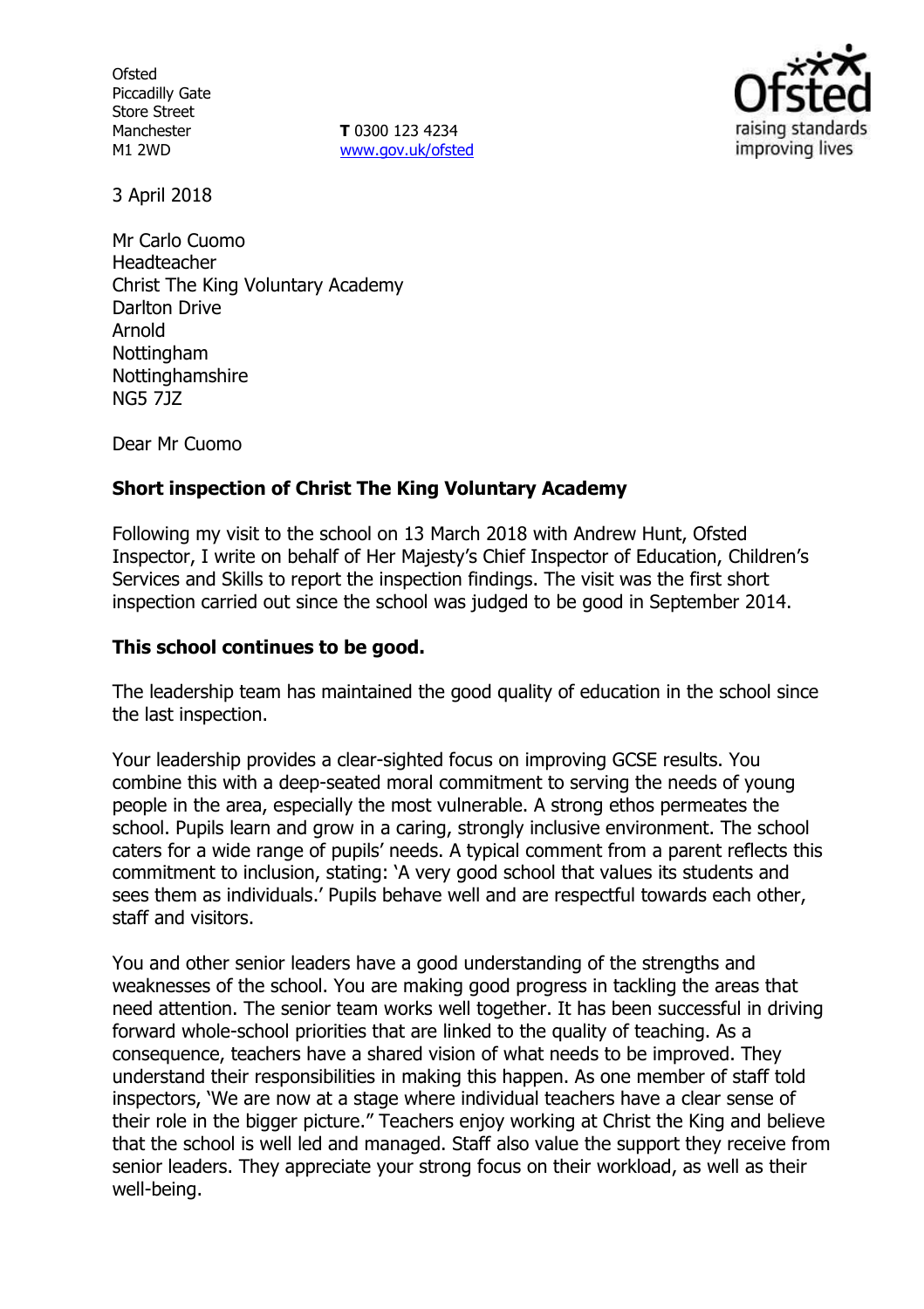

Pupils who spoke with inspectors were confident and self-assured. They cooperate well. They were very positive about the school and feel supported, both academically and pastorally. Responses from Ofsted's online survey for pupils strongly support this view. Above-average attendance also supports this view. Persistent absence continues to be below the national averages.

The governing body makes sure that the school uses the breadth of skills and experience it contains. It uses these skills effectively to hold leaders to account. Governors are actively involved in the school and know its strengths and weaknesses well. They analyse and interpret data well. The governing body has a strong focus on ensuring that the school is as inclusive as possible.

The last inspection report asked teachers to use assessment information to plan learning that is more challenging for pupils. Teachers are now setting challenging work for pupils of all ability ranges. Leaders now check the level of challenge for different groups of pupils. This has led to more consistency across subjects and to pupils making faster progress.

Leaders were also asked to give teachers more opportunities to learn from the best practice in the school so that they could improve their own teaching. Since the last inspection, leaders have created a more strategic approach to improving the quality of teaching. They identify best practice and share this each term with a designated teaching and learning group and with other leaders. All staff have attended training on planning challenging and differentiated activities to meet pupils' needs. Subject and senior leaders check that the training has led to improved teaching. As a result, leaders and the governing body are more confident that lessons focus on the needs of key groups of pupils, specifically disadvantaged pupils. Teachers told us that they felt very well supported in improving their classroom practice. They have a strong desire for this approach to continue.

Another area for improvement from the last inspection was to make sure that teachers' feedback is always effective in helping students to improve their work. Leaders told us that they expect teachers to do this consistently. Teachers and pupils told inspectors that there has been a big improvement in this area over the past year. Examples of good-quality feedback in pupils' books help pupils to make improvements in humanities subjects, for example. This is not yet part of teachers' practice in all subjects, however, particularly in mathematics and science.

Disadvantaged pupils are now making faster progress. Examination results in 2017 showed that they had not made the progress they should have done. The senior leader responsible for the school's pupil premium strategy since September 2017 has led improvement in this area strongly. Changes to the way that the strategy is created, monitored and evaluated have had a positive impact on teaching and on the progress of disadvantaged pupils throughout the school. Parents and carers of disadvantaged pupils, who have historically been 'hard to reach', are now much more engaged. Nearly all of them attended an event designed to help parents support their children at home. Nevertheless, leaders' evaluation of the impact of the use of this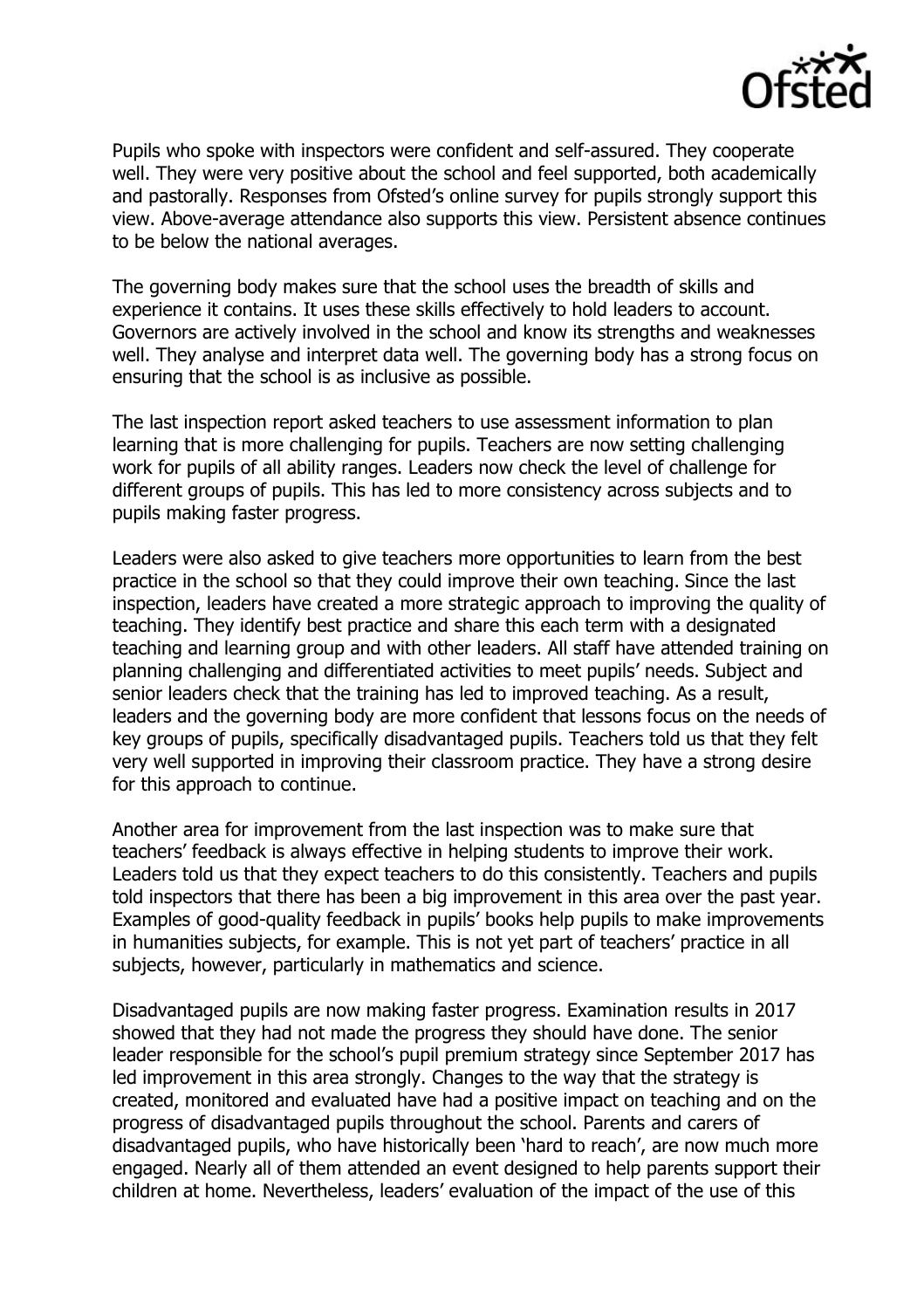

funding is not yet rigorous enough.

## **Safeguarding is effective.**

Safeguarding is a strength of the school. Senior leaders collaborate effectively to ensure that a culture of safeguarding permeates the school. Staff are clear about safeguarding systems, processes and their responsibilities. Detailed and accurate records are maintained securely. Recruitment checks and the maintenance of the school's record of these are strengths. All staff and governors have been trained in how to keep pupils safe from abuse, sexual exploitation, radicalisation and extremism. The school liaises closely with the local authority about the particular safeguarding issues relevant to the local community. Staff carefully assess off-site activities for risk, including for the small number of pupils in key stage 4 educated in alternative provision.

A dedicated team of staff, coordinated by the designated safeguarding lead, supports vulnerable pupils. These staff work with determination and sensitivity with pupils, parents and external agencies. Robust procedures are in place to follow up absence. Child protection practice is good and timely action is taken when pupils are referred to social services. As a result, vulnerable pupils continue to attend school and achieve well.

The vast majority of parents who responded to Ofsted's online questionnaire, Parent View, said that their child is safe at school. Pupils confirmed this. Pupils said that they have many opportunities in assemblies, tutor time and lessons to learn how to stay safe. There is a strong focus on how to stay safe online, as well as on road safety and healthy eating. Pupils are confident about who to go to if they have a concern. They said that bullying is rare, and is dealt with consistently and effectively, should it occur.

The governing body routinely checks that all processes and policies are secure and that the school's records are thorough and complete. The minutes of meetings of the governing body indicate that governors are strongly involved with all aspects of safeguarding and that the governing body holds leaders to account.

# **Inspection findings**

- Checks on the quality of teaching by middle leaders to ensure that disadvantaged pupils are identified and their needs are met are now happening. Seating plans identify disadvantaged pupils. Teachers use pupils' current and target grades to help plan their teaching. Teachers consistently target questions so that disadvantaged pupils become involved in discussion first. Evidence from a range of subjects shows that work is matched to disadvantaged pupils' abilities. Teachers provide the right levels of challenge for low-attaining, middleattaining and high-attaining disadvantaged pupils.
- The science department is more stable after a period since the last inspection in which staffing changed. This turbulence contributed to underperformance in this subject at the end of key stage 4 in the previous two years. The subject leader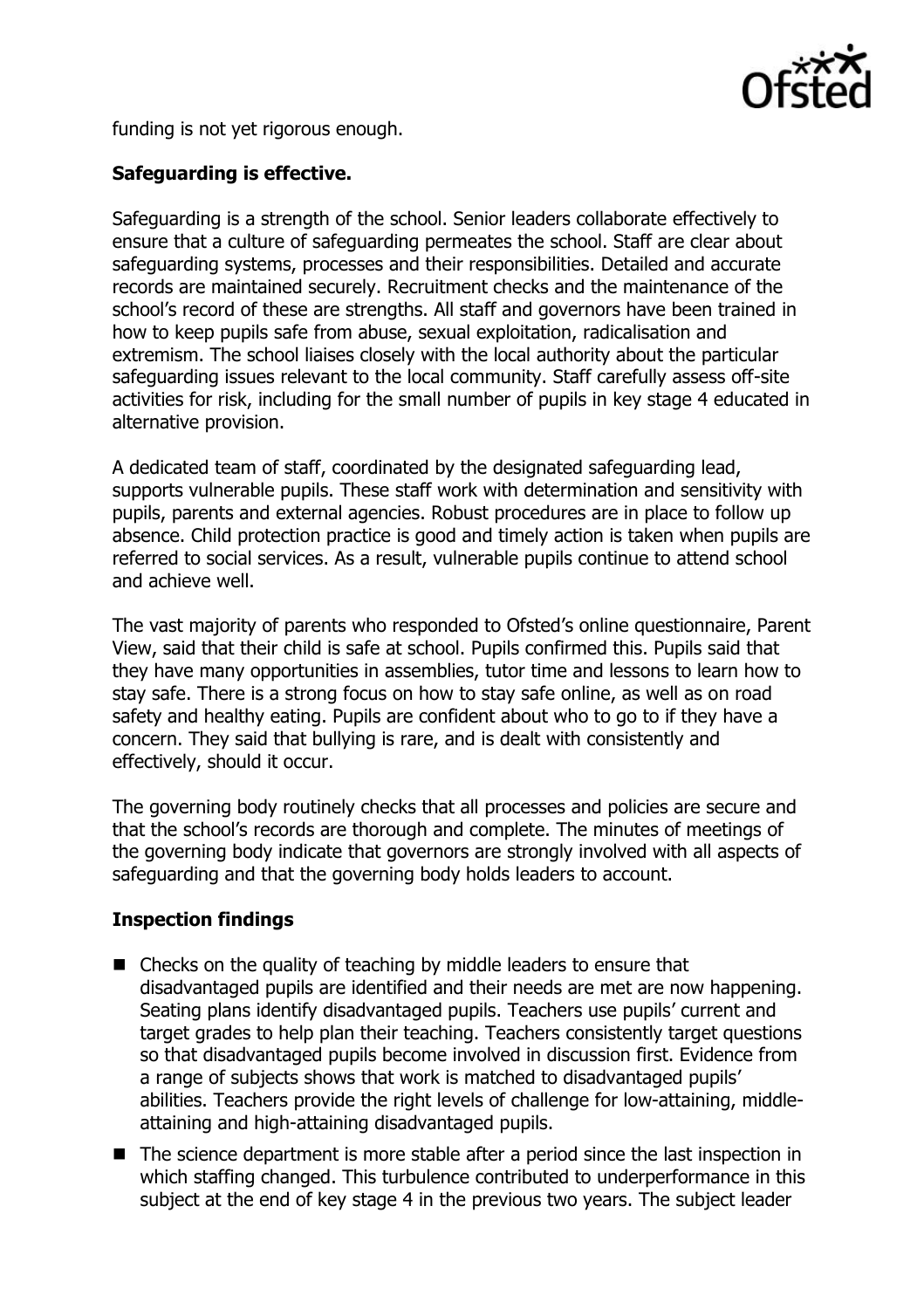

has focused on improving teaching and learning. Teaching is now better matched to pupils' ability, particularly for disadvantaged pupils. Some able pupils in Year 13, however, are not being sufficiently challenged. Teaching assistants are now supporting teaching in science more effectively through collaborative planning, leading some activities and reviewing learning. As a result, assessment data indicates that pupils in all year groups are making faster progress and their attainment is rising.

- Teachers showed good subject knowledge in the science lessons observed, especially in the sixth form. Most teachers use questions and high levels of challenge to develop deeper thinking. Teachers use assessment information to plan challenging learning specifically for disadvantaged pupils. They do not, however, use the school's policy consistently to give feedback on pupils' work in science. This means that many pupils are not in a position to improve their work or to deepen their understanding of key scientific concepts.
- $\blacksquare$  The work of the new subject leader for mathematics has had a positive impact on pupils' achievement in all year groups. This is particularly evident in Year 7 as a result of stronger transition processes. Catch-up funding is targeted more precisely at those in need of intervention. Analysis of results from a departmental survey strongly suggests that pupils in Years 7 and 8 feel more challenged in mathematics. The subject leader for mathematics has focused on improving teaching to bring faster progress, using strategies such as clear feedback to pupils, targeted questioning and developing vocabulary. Teachers plan in pairs to provide the right challenge for disadvantaged pupils.
- Teachers' use of probing questions was a strength in lessons observed in Years 9 and 11. Teachers used a 'no hands up' policy consistently to target questions at disadvantaged pupils. As a result, these pupils learned to use precise mathematical language to justify their answers. Teachers were not consistent, however, in supporting the full range of pupils in the class because activities sometimes did not match their ability. Pupils' mathematics books showed that the level of challenge and the pitch of the work are right for disadvantaged pupils of all abilities. The school's policy is not applied consistently, however, when teachers give feedback in mathematics.
- Published results in 2016 and 2017 show a decline in standards in the sixth form in academic studies. The intake to the sixth form has changed since the previous inspection, with a greater number of less-academic pupils joining the sixth form from a broader spectrum of backgrounds. The school is developing a more inclusive approach to meet the needs of all pupils in the sixth form. Leaders have shared best practice with subject leaders. Professional development opportunities have focused on challenge, feedback and differentiation in sixthform teaching.
- $\blacksquare$  Teachers plan lessons in the sixth form that provided challenge and opportunities for students to reflect. They show strong subject knowledge and consistently use probing questions to deepen learning.

#### **Next steps for the school**